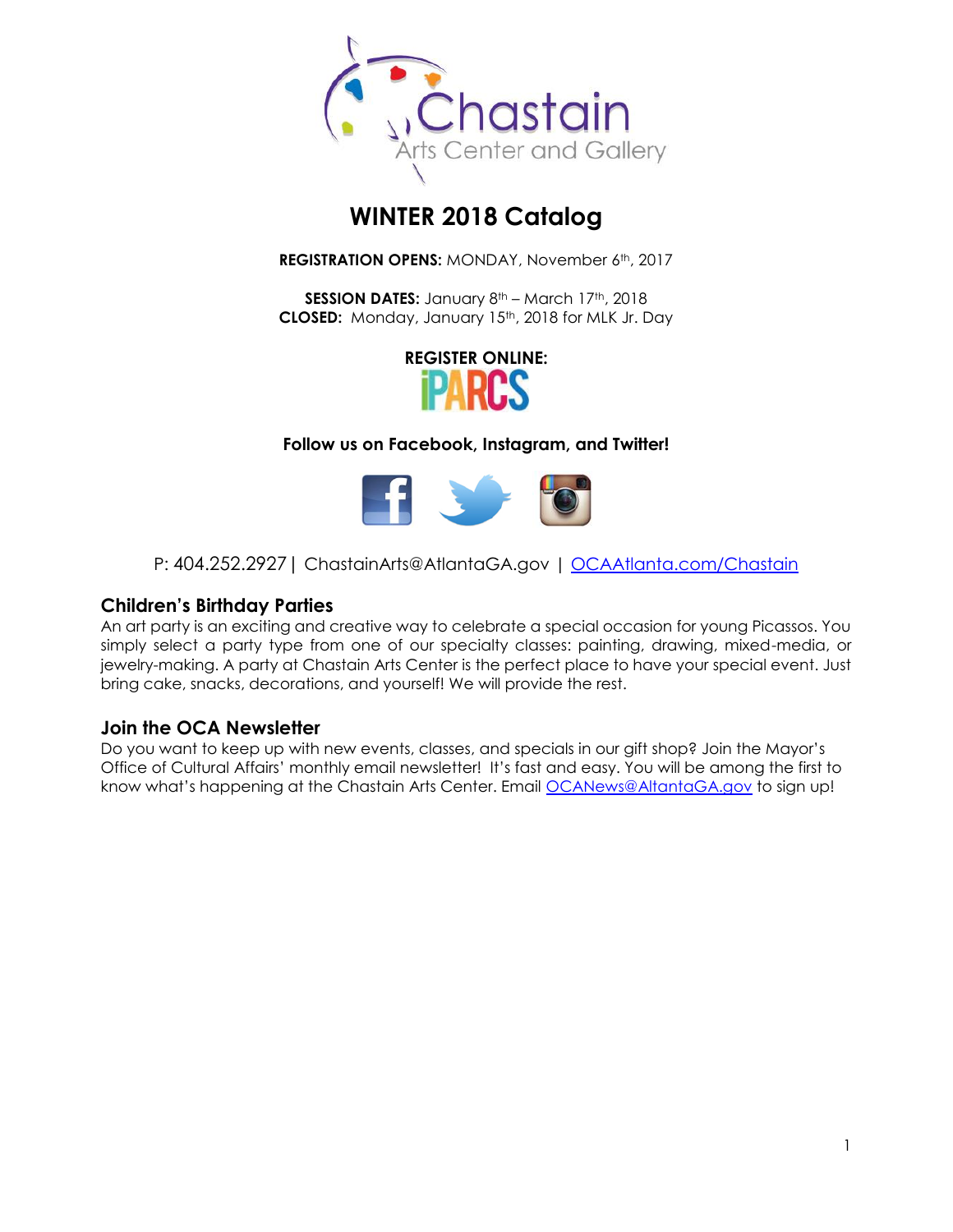# **YOUTH ART CLASSES**

A materials fee is included in most youth class fees. Art can be messy, so children should wear old clothing to class. Classes meet for 10 weeks, unless otherwise noted. Please note the Chastain Arts Center will be closed Monday, January 15, 2018 in observance of MLK Jr. Day.

#### **MOMMY AND ME/ DADDY AND ME 3D AND MIXED MEDIA/** Clarissa Horton

Tues 10:30-11:30AM 1/9-3/13 Fee: \$140 **Ages 2-4** Class ID: 1.041.401.01 Share an hour with your little one creating an art project together! We will focus on building fine motor skills, color mixing, and sharing through fun creative time. Kids will also create mixed media artwork as well as build fun sculptures.

#### **MOMMY AND ME/ DADDY AND ME MIXED MEDIA BOOK MAKING**/ Clarissa Horton

Wed 10:30-11:30AM 1/10-3/14 Fee: \$140 **Ages 2-4** Class ID: 1.041.401.02 Share an hour with your little one creating an art project together! We will focus on building fine motor skills, color mixing, and sharing through fun creative time. Kids will create their own fun story books using mixed media to decorate each page.

#### **NEW!** ART AROUND THE WORLD/ Katie Duane

Tues 3:30PM-5:00PM 1/9-3/13 Fee: \$195 **Ages 5-8** Class ID: 1.042.401.03 Tues 5:15PM-6:45PM 1/9-3/13 Fee: \$195 **Ages 9-12** Class ID: 1.042.401.04 Students will take a trip around the world by looking at art from different countries and learning about their cultures. We will make paintings, drawings, collages and mosaic art inspired by what we learn.

#### NEW! **DRAWING FROM LIFE**/ Katie Duane

Wed 3:30PM-5:00PM 1/10-3/14 Fee: \$195 **Ages 5-8** Class ID: 1.042.401.05 Wed 5:15PM-6:45PM 1/10-3/14 Fee: \$195 **Ages 9-12** Class ID: 1.042.401.06 In this class students will make art about life! We will practice drawing by looking at the world around us, and we will also use our imaginations to draw our dreams, ideas, and memories. Students will explore different drawing and painting media in this class.

#### NEW! **INVENTIVE ART**/ Katie Duane

Sat 10:30AM-12:00PM 1/13-3/17 Fee: \$195 **Ages 5-8** Class ID: 1.041.401.08 Sat 12:15PM-1:45PM 1/13-3/17 Fee: \$195 **Ages 9-12** Class ID: 1.041.401.07 Students will use their imaginations to create art that surprises! We will look at artists from history who changed the way art was made and invent our own ways of making. Students will use a variety of materials to create drawings, paintings, prints, and sculptures in this class.

#### **MUDTALES**/ Nancy Johnson **Ages 9-12 Ages 9-12**

Sat 10:30AM-12:30PM 1/13-3/17 Fee: \$260 Class ID: 1.012.401.01 Students will learn handbuilding basics while creating figures in clay that tell a story. With all the challenges of school, why not let your child explore their creative skills while having fun creating clay critters?! Your child will build their problem solving skills while learning the basics of clay construction—pinch pots, slab, and coil. Clay and all supply fees included.

# **PRE-TEEN/TEEN CLASSES**

Classes meet for 10 weeks, unless otherwise noted. Please note the Chastain Arts Center will be closed Monday, January 15, 2018 in observance of MLK Jr. Day. Class supply lists are available at [OCAAtlanta.com/classes/chastain-art-supply-lists](http://www.ocaatlanta.com/classes/chastain-art-supply-lists/) or in the main office.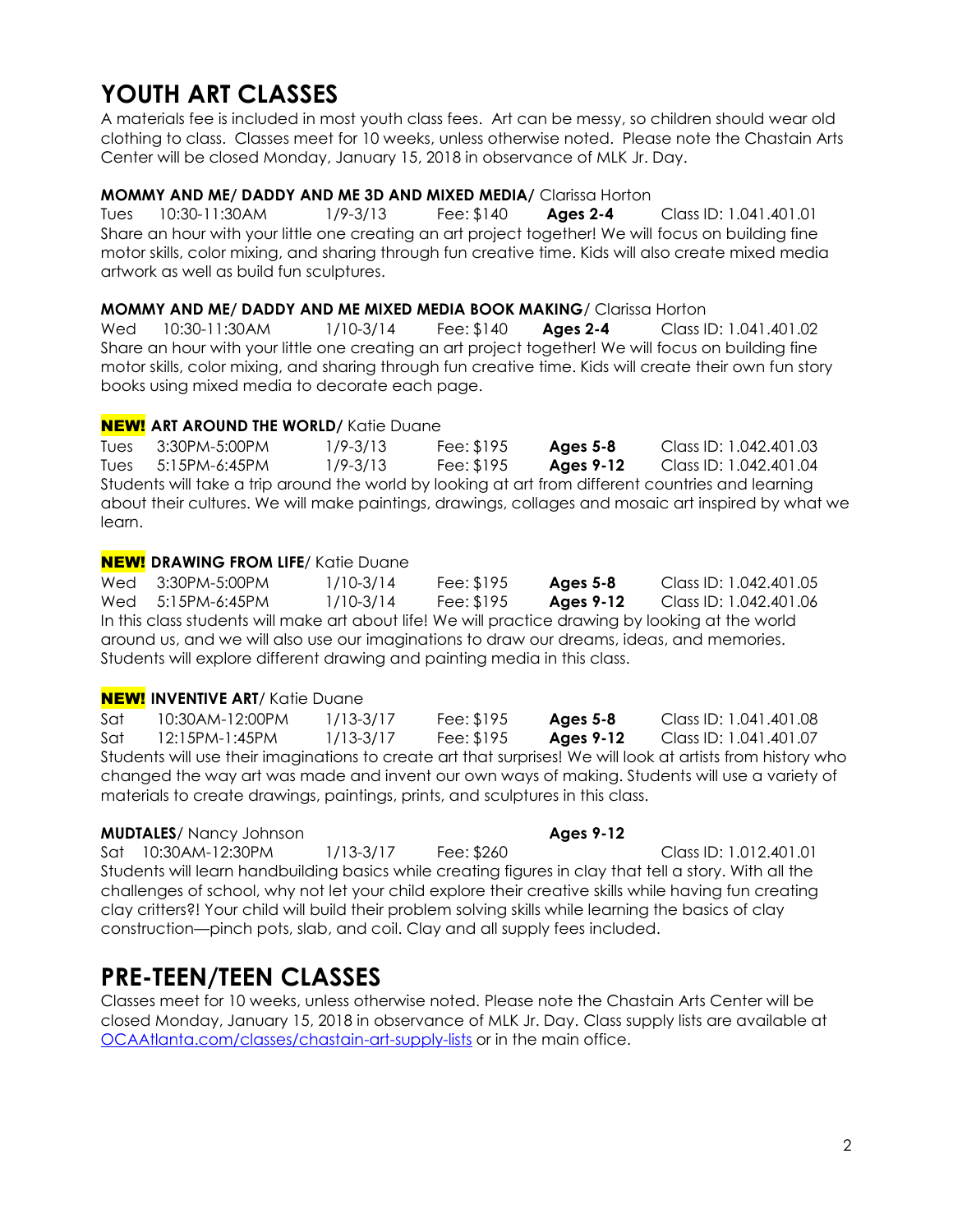#### **BEGINNING DRAWING FOR TEENS/** Paul Light Jr. **Ages 13-17**

Tues 4:30PM-6:30 PM 1/9-3/13 Fee: \$120 Class ID: 1.023.401.01 This class is designed to provide teens with the basics of drawing. Students will learn about creating space and form on a two-dimensional surface using one, two and three point perspective. Working with graphite and charcoal, they will develop their understanding of value and by working from stilllife objects. Students will need a T-square and a triangle for this class, in addition to drawing pencils (HB, B, 2B, 8B) and paper (no larger than 18"x24").

**NEW!** ILLUSTRATION AND COMICS/ Larkin Henry Ford **Ages 13-17 Ages 13-17** Sat 11:00AM-2:00PM 1/13-3/17 Fee: \$180 Class ID: 1.023.401.02 This course will focus on storytelling through drawn images, and combining observation with imagination to invent imagery. We will begin with ink drawings in Micron pen and brush, and expand into watercolor and other media. Students will experiment with subject matter and storytelling technique through improvisational drawing. We will learn from the work of Michael Deforge, Jaime Hernandez, Robert Crumb, Chris Ware, David B, Dan Clowes, and Alison Bechdel. We will also explore options for black-and-white or color reproduction of comics created in the class.

# **ADULT VISUAL ARTS CLASSES**

Classes meet for 10 weeks, unless otherwise noted. Please note the Chastain Arts Center will be closed Monday, January 15, 2018 in observance of MLK Jr. Day.

## **DRAWING**

Supply lists are available online at **OCAAtlanta.com/classes/chastain-art-supply-lists**, or in the main office.

#### **BASIC DRAWING FOR BEGINNERS/** Ben Smith

Thu 10:30AM-1:30PM 1/11-3/15 Fee: \$180 Class ID: 1.024.401.01 Students learn how to use line, tone, and texture to draw convincing, three-dimensional forms. No previous experience is necessary. Please bring a drawing board, an 18"x24" newsprint pad, #2B pencil, soft vine charcoal, and pink Pearl eraser to the first class. Additional materials will be discussed the first day of class.

#### **FIGURE DRAWING**/ Ben Smith

| Tue                                                                                               | 6:30PM-9:30PM  | $1/9 - 3/13$  | Fee: \$180 | Class ID: 1.024.401.02 |  |  |  |
|---------------------------------------------------------------------------------------------------|----------------|---------------|------------|------------------------|--|--|--|
| Fri                                                                                               | 10:30AM-1:30PM | $1/12 - 3/16$ | Fee: \$180 | Class ID: 1.024.401.03 |  |  |  |
| Students draw from a nude model to develop skills in anatomy. They will learn methods to enhance  |                |               |            |                        |  |  |  |
| line quality and gain a deeper understanding of figure-environment relationships. All levels of   |                |               |            |                        |  |  |  |
| experience are welcome. Please bring an 18"x24" rough newsprint pad, #2B pencil, Pink Pearl       |                |               |            |                        |  |  |  |
| eraser, conte crayon, soft vine charcoal, and a kneaded eraser to the first class. A model fee of |                |               |            |                        |  |  |  |
|                                                                                                   |                |               |            |                        |  |  |  |

approximately \$60 - \$80 will be collected from each student at the first class meeting. For more information about the instructor visit [www.bensmithart.com.](http://www.bensmithart.com/)

#### **FIGURE DRAWING**/ Dolores Kennedy

Sat 10:00AM-1:00PM 1/13-3/17 Fee: \$180 Class ID: 1.024.401.04 Basic instruction in proportion, anatomy, and "sighting" for beginners, in addition to ongoing critiques and assignments for more advanced students. Students work from nude models. All levels welcome. A model fee of approximately \$60-\$80 will be collected from each student at the firstclass meeting.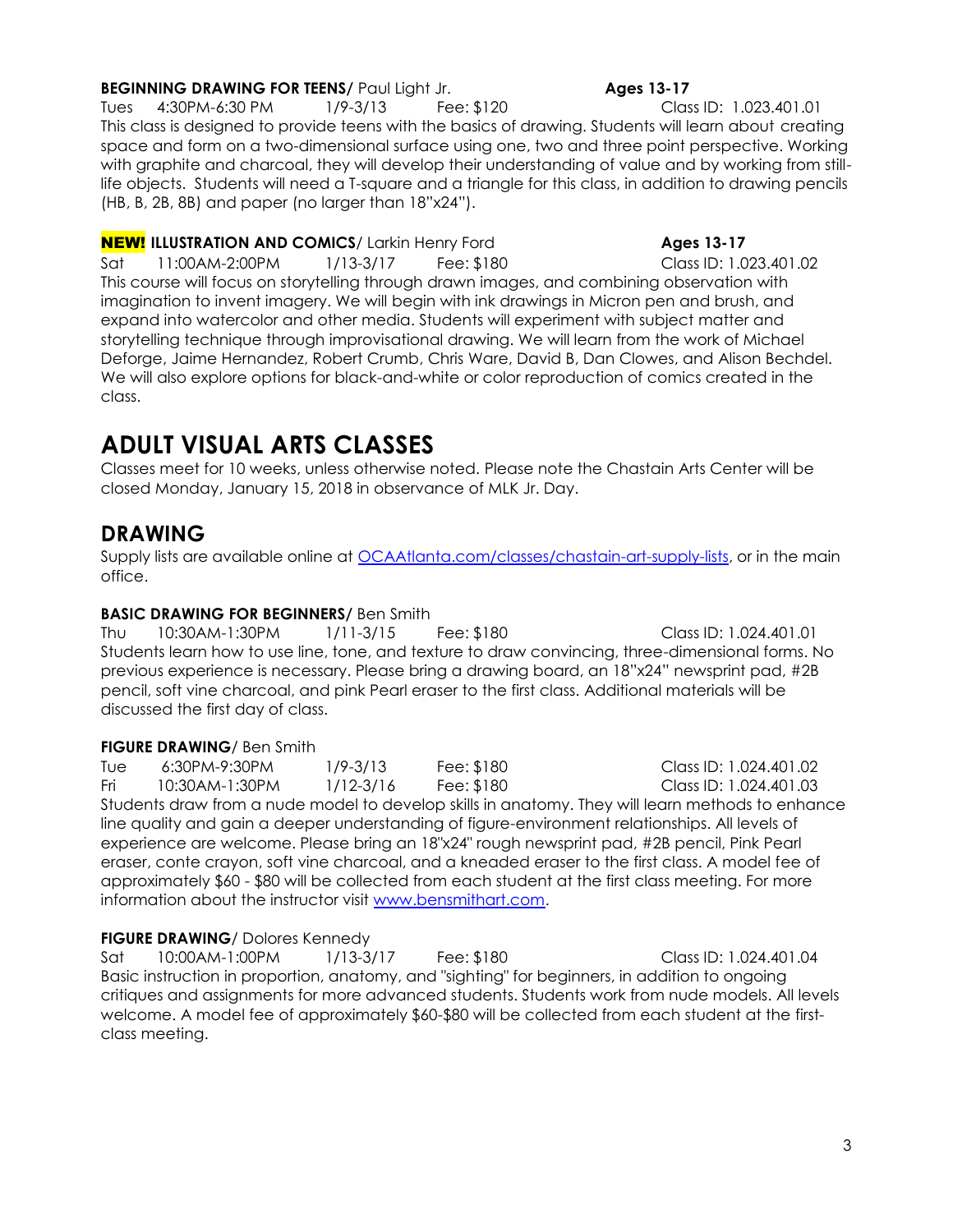#### **LEARN TO DRAW** / Tim Hunter

Wed 1:00PM-4:00PM 1/10-3/14 Fee: \$180 Class ID: 1.024.401.05 This course is intended for students looking to develop a solid foundation in drawing. Students will learn to accurately draw what they see and gain a strong understanding of materials and methods. The class will work with the fundamentals of line, shape, perspective, composition, and light and shadow through lectures, demos, and set-ups. The information and methods learned will establish the basis for more advanced techniques of figure drawing. Bring drawing pad 11" x 14" or larger, 2B or 4B pencil, and white (Magic Rub) eraser to the first class.

# **PAINTING**

Supply lists are available online at [OCAAtlanta.com/classes/chastain-art-supply-lists.](http://www.ocaatlanta.com/classes/chastain-art-supply-lists/)

#### **ABSTRACT PAINTERS STUDIO**/ Paul Light

Mon 1:30PM-4:30PM 1/8-3/12 Fee: \$162 (9 Weeks) Class ID: 1.054.401.01 This class is for intermediate to advanced students who wish to explore abstract painting first-hand or as it could specifically apply to ideas in individual ongoing work. Work in the 2D media of your choice as we explore the sublime and experience the pure excitement of making creative work that comes from a place of ultimate authenticity. This forum is intended as a safe environment to push the limits, take chances and have impactful critique. Emphasis is on individual attention and personal artistic exploration for each student based on individual needs and expectations. (NO CLASS 1/15)

**INTERMEDIATE TO ADVANCED PASTEL/OIL PAINTING**/ Debra Nadelhoffer

Wed 9:30AM-12:30PM 1/10-3/14 Fee: \$130 (7 Weeks) Class ID: 1.054.401.02 (NO CLASS 2/7, 2/14, TBA)

This class will include working from still life, photographs, and en plein air. It is designed for students with drawing and painting experience (in either pastel or oils). All stages in the creation of a painting will be explored. Please bring photos to class to work from. Drawing experience and proficiency in color mixing is required.

#### **INTERMEDIATE PASTEL/OIL PAINTING**/ Debra Nadelhoffer

Wed 1:00PM-4:00PM 1/10-3/14 Fee: \$130 (7 Weeks) Class ID: 1.054.401.03 (NO CLASS 2/7, 2/14, TBA)

Explore pastel and oil painting from both life and photographs for intermediate students. Instructor will emphasize the development of a painting from composition to finish. Underpainting techniques for both pastels and oils will be discussed, as well as materials and surfaces for both mediums. Please bring photos to class to work from. Drawing experience and proficiency in color mixing is required.

#### **PAINTED VACATIONS IN WATERCOLOR/ Kathy Rennell Forbes**

Tue 10:00AM-1:00PM 1/16-3/13 Fee: \$162 (9 Weeks) Class ID: 1.054.401.04 Create beautiful paintings from your favorite travel photos and sketches. Students will learn different watercolor techniques along with the elements of design. Instructor will complete weekly class demonstrations and then assist each student individually. For more information about the instructor, visit [www.artbykrf.com.](http://www.artbykrf.com/)

#### **PAINTING IN A SERIES/ Kathy Rennell Forbes**

Tue 1:30PM-4:30PM 1/16-3/13 Fee: \$162 (9 Weeks) Class ID: 1.054.401.05 Explore painting in a series in the medium of your choice (excludes pastel). You will select the topic for your series. Chose what inspires you. We will have group exercises, discussions & critiques plus individual instruction. Prior drawing and painting experience is required.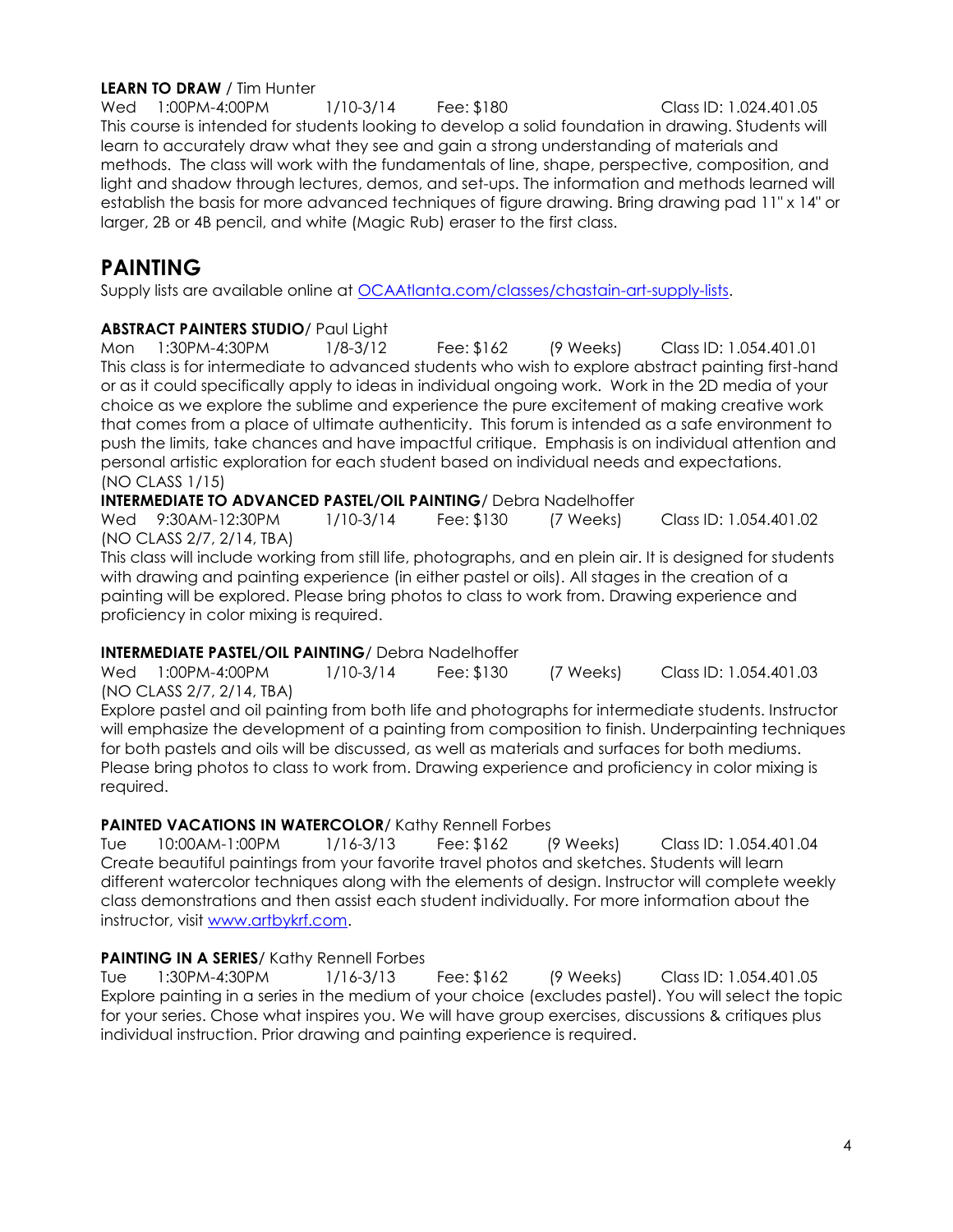#### **PAINTING THE HEAD AND FIGURE IN ANY MEDIUM/** Marie Matthews

Thu 10:00AM-1:00PM 1/11-3/15 Fee: \$180 Class ID: 1.054.401.06 Thu 1:30PM-4:30PM 1/11-3/15 Fee: \$180 Class ID: 1.054.401.07 Explore the excitement and challenge of painting the head and figure using the medium of your choice. Working from a live model, participants will learn specific techniques for rendering heads and figures that are solid, convincing, and alive. We will use both nude and clothed models. The course will begin with black and white studies, and color will be introduced as the quarter progresses. This course will include a combination of exercises and demonstrations. Drawing experience is a prerequisite for this intermediate level course. A model fee of approximately \$60 - \$80 will be collected from each student at the first class. For more information about the instructor visit [www.mmatthews.com.](http://www.mmatthews.com/)

#### **PAINTING STRUCTURE & COMPOSITION**/ Dolores Kennedy

Tue 10:00AM- 1:00PM 1/9-3/13 Fee: \$180 Class ID: 1.054.401.08 This class is about organizing your subject matter for the greatest impact. You will receive a thorough explanation and demonstrations of using visual means and design principles to achieve unity in your work. Any medium is allowed, but acrylics are preferred. Painting experience is needed. Bring your usual paints to the first class. We will work from still-life, your own sketches, and snapshots.

#### **ACRYLIC PAINTING/ Suzy Ferriss**

Thu 10:00AM- 1:00PM 1/11-3/15 Fee: \$180 Class ID: 1.054.401.09 A beginning and intermediate class that presents to students the basic techniques of painting, elements of design such as value, line, and perspective, and an introduction to color theory. As students learn how to work with acrylics, they will complete a series of still lifes, landscapes, interiors, and reproductions of photographs. This is the perfect class for those new to art, as well as for those who want to further develop their skills.

#### **ABSTRACT PAINTING/** Suzy Ferriss

Sat 10:00AM-12:00PM 1/13-3/17 Fee: \$120 Class ID: 1.054.401.10 This course introduces students to the art of abstract painting as they study the various styles of and methods of such modern masters as Kandinsky, Rothko, Frankenthaler, and more. Painting techniques explored during class include staining, impasto, tape, drip, mixed media, and various other methods of paint application. While creating both abstracts and semi-abstracts, students will be encouraged to work with a variety of media such as acrylics, watercolor, and oil. This class is suitable for all levels and is perfect for those new to art as well as for those who want to further develop their skills.

## **MIXED MEDIA**

Supply lists are available online at OCAAtlanta.com/classes/chastain-art-supply-lists.

#### **THE ART OF COLLAGE/** Suzy Ferriss

Sat 12:00PM-2:00PM 1/13-3/17 Fee: \$120 Class ID: 1.044.401.01 While learning about the history of collage, students will create exciting mixed media works that emphasize the use of color, texture, and imagery. Inspired by such masters as Matisse and Picasso, students will be taken through the collage process, from painting and drawing techniques, to composition and assembling, and then to completion.

#### NEW! **BINDING YOUR STORY WITH JOURNAL MAKING/** Isis Rivas

Sat 10:00AM- 1:00PM 1/13-3/17 Fee: \$120 Class ID: 1.044.401.02 We will be learning three styles of bookbinding, learning writing as a form of healing, self-reflection, self-validation, and the inquiry into life. As students work on their masterpiece, they will be encouraged to go home and write. At the end of the course, students will be asked to share a passage from their journal.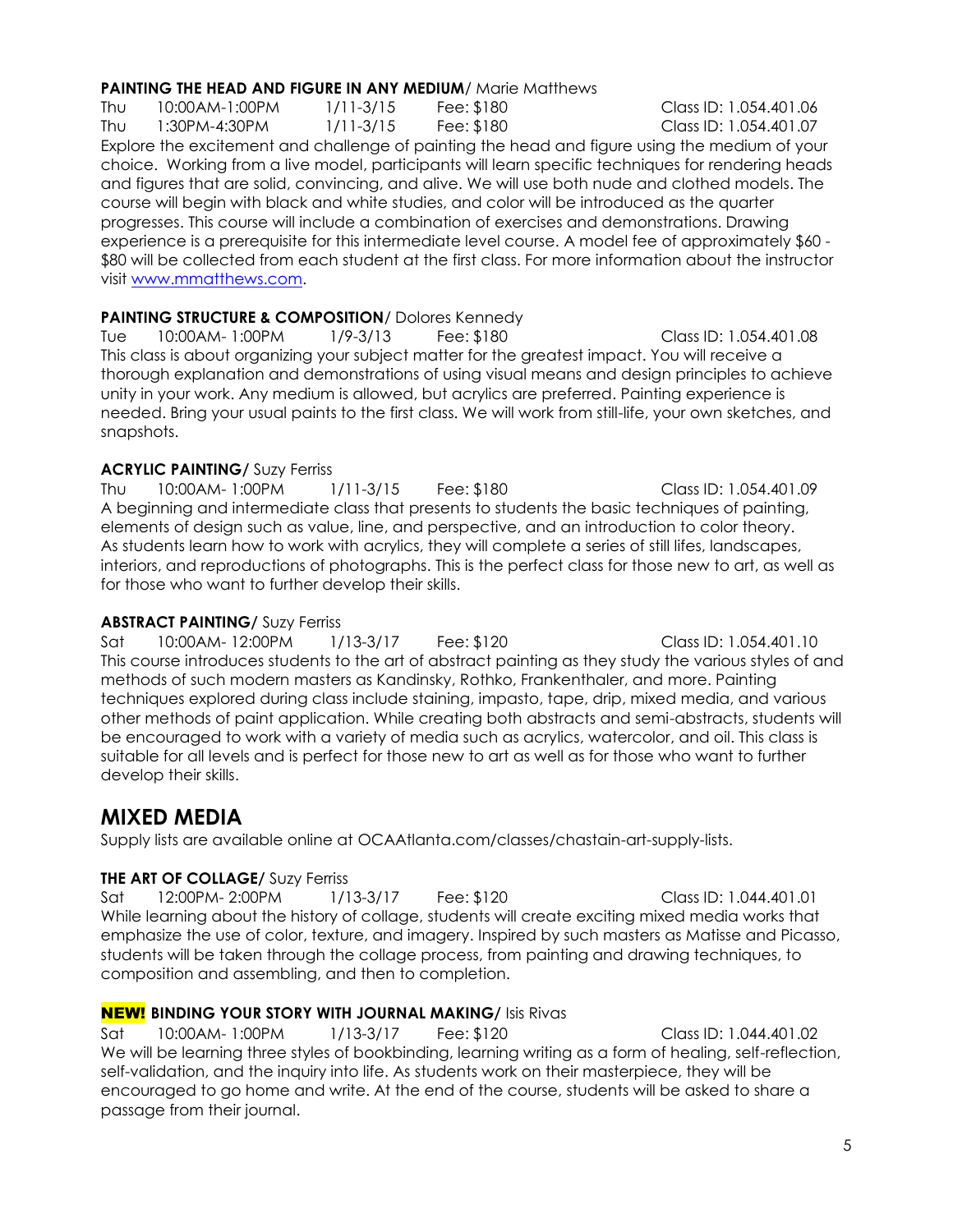# **PRINTMAKING**

Supply lists are available online at *OCAAtlanta.com/classes/chastain-art-supply-lists,.* A \$10 materials fee is included in the class fee for studio supplies provided by the Center. Open Studio is not included with class enrollment but is available for an additional fee of \$40 for the session.

#### **INTAGLIO PRINTMAKING/ Kathy Garrou**

Wed 6:30PM-9:30PM 1/10-3/14 Fee: \$205 Class ID: 1.074.401.01 This course will introduce the participant to the exciting and varied world of printmaking: original art on paper. This session we will explore intaglio techniques, starting with drypoint engraving. Using copper or plexiglass plates, a drawing is scratched into the material. After inking, the plate is then run through the press and an impression is made. We will also work with an exciting new technique, Solar Plate, an etching method that does not involve using toxic chemicals and acids. Beginners are welcome, as well as those with experience; each student will receive individual attention at his or her level. A \$15 materials fee is payable to the instructor at the first class.

#### **NEW! POLYESTER PLATE LITHOGRAPHY/ Larkin Henry Ford**

Mon 10:00AM-1:00PM 1/8-3/12 Fee: \$180 Class ID: 1.074.401.02 (NO CLASS 1/15)

This course will provide an introduction to polyester plate lithography (also called pronto plate lithography), an alternative to traditional lithography using a thin sheet of polyester instead of a stone. This incredibly versatile printmaking process captures a great deal of detail, and allows us to combine hand-drawn elements with Xerox prints of any high-contrast imagery. Liquid toner wash and lithography grease can also be applied directly to the pronto plate for richly textured abstract effects. This eight-week course will explore the medium's range of possibilities, from the precise to the experimental.

#### **NEW! LINOLIUM BLOCK PRINTING/ Larkin Henry Ford**

Mon 1:30PM-4:30PM 1/8-3/12 Fee: \$180 Class ID: 1.074.401.03 (NO CLASS 1/15)

In this course, we will use linoleum blocks to create bold one- and two-color images, starting with compositional drawings and working reductively into the block with scraping and carving tools. We will learn a wide variety of approaches to texture and composition, studying the block prints of Albrecht Durer, Katsushika Hokusai, Edvard Munch, Kathe Kollwitz, and Lynd Ward.

#### **OPEN STUDIO PRINTMAKING**

1/15-3/17 Fee: \$155 Class ID: 1.074.401.04 Open studio is for previous Chastain Arts Center students who will work independently. Registration must be approved by the printmaking instructor. Students may work when space is available and no class is meeting. Open Studio ends 30 minutes prior to Center's closing. Open studio begins the second week of the session.

# **CERAMICS**

Students may select from either wheel or handbuilding classes for all skill levels. Chastain offers the following firing options: high fire in a gas fired reduction kiln, Cone 6 and low fire oxidation, raku and experimental techniques such as Saggar and Salt firing.

#### PLEASE NOTE:

• Pottery students will receive one bag of clay the first day of class. Please claim your clay during the first week of classes.

- Students are responsible for purchasing tools for ceramics.
- Only clay purchased through the center and glazes provided by the center will be fired.
- A \$15 materials fee is included in the class fee for consumable supplies provided by the center.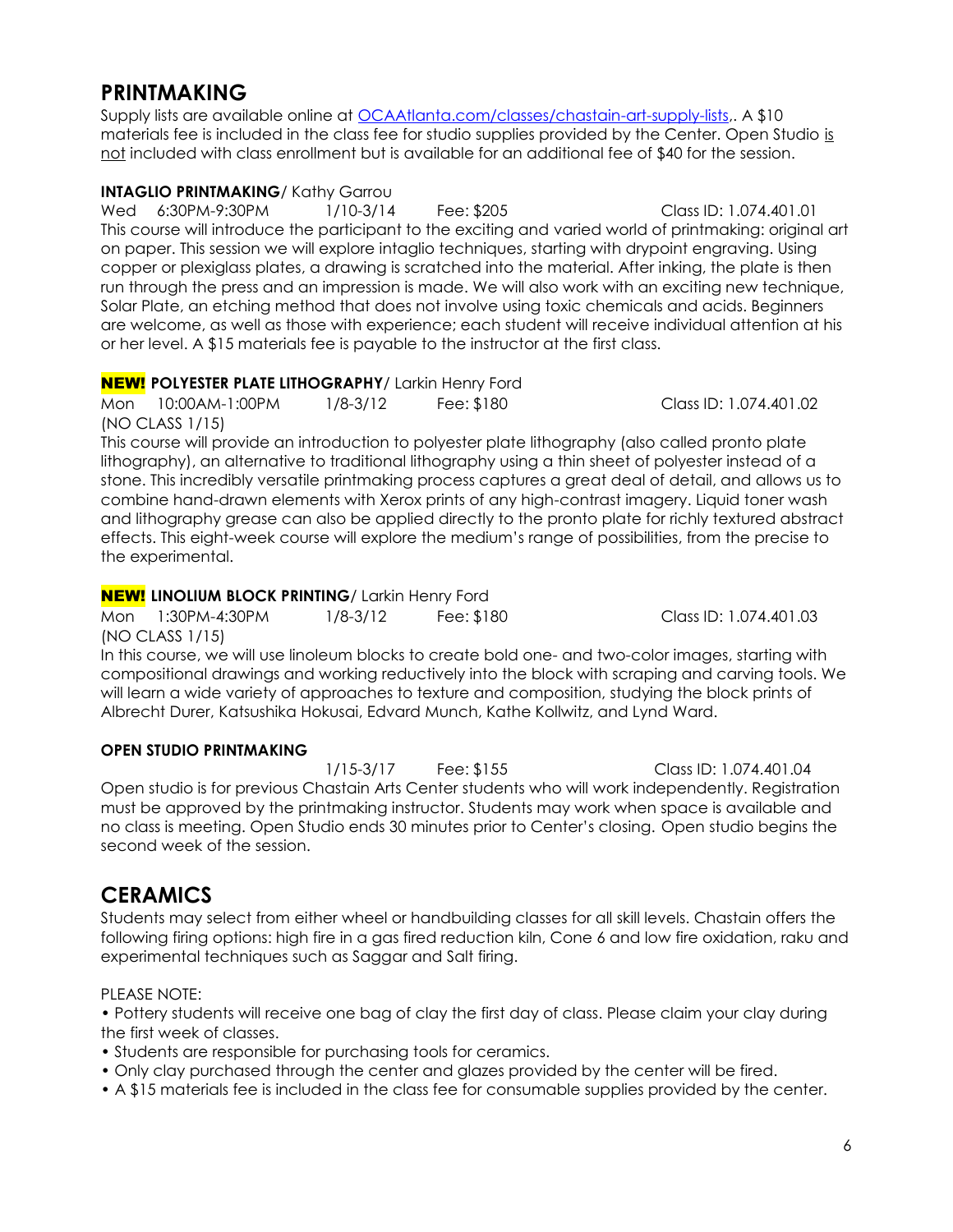#### **INTRODUCTION TO CLAY/ Marisa Mahathey**

Thu 6:30PM-9:00PM 1/11-3/15 Fee: \$215 Class ID: 1.014.401.01 If you've always wanted to work in clay and didn't know where to start, this is the class for you. Learn to work with clay both on and off the pottery wheel. We will explore handbuilding techniques such as pinch, coil and slab. We'll also learn the fundamentals of using the pottery wheel to make vessels. Basic glazing and surface treatments will be taught as well. You will leave this class with a strong foundation in the tools and techniques possible when using clay as well as some beautiful one of a kind art work of your own!

#### **POTTERY ON THE WHEEL**

Students will examine an array of wheel-thrown pottery techniques. The focus is on basic throwing skills as well as glazing, decorating, and firing. Please bring pottery tools to use in class.

#### **BEGINNING TO INTERMEDIATE**

|                                 | <b>Marise Fransolino</b>                                     |                                |                          |           |                                                  |  |  |  |
|---------------------------------|--------------------------------------------------------------|--------------------------------|--------------------------|-----------|--------------------------------------------------|--|--|--|
| Tue<br>Wed                      | 1:00PM-3:30PM<br>1:00PM-3:30PM                               | 1/9-3/13<br>$1/10-3/14$        | Fee: \$215<br>Fee: \$215 |           | Class ID: 1.014.401.02<br>Class ID: 1.014.401.03 |  |  |  |
|                                 |                                                              |                                |                          |           |                                                  |  |  |  |
| Wed                             | Jennie Ashcraft Berman<br>$6:30PM - 9:00PM$                  | $1/10-3/14$                    | Fee: \$215               |           | Class ID: 1.014.401.04                           |  |  |  |
|                                 |                                                              |                                |                          |           |                                                  |  |  |  |
| <b>INTERMEDIATE TO ADVANCED</b> |                                                              |                                |                          |           |                                                  |  |  |  |
| Mon                             | <b>Marisa Mahathey</b><br>10:00AM-12:30PM<br>(NO CLASS 1/15) | $1/8 - 3/12$                   | Fee: \$195               | (9 Weeks) | Class ID: 1.014.401.05                           |  |  |  |
| <b>Marise Fransolino</b>        |                                                              |                                |                          |           |                                                  |  |  |  |
| Tuel                            | 9:30AM-12:00PM                                               | $1/9 - 3/13$                   | Fee: \$215               |           | Class ID: 1.014.401.06                           |  |  |  |
| Joanna Wilson                   |                                                              |                                |                          |           |                                                  |  |  |  |
| Tuel                            | 6:30PM-9:00PM                                                | $1/9 - 3/13$                   | Fee: \$215               |           | Class ID: 1.014.401.07                           |  |  |  |
| <b>Rick Berman</b>              |                                                              |                                |                          |           |                                                  |  |  |  |
| Wed                             | $10:00AM - 12:30PM$                                          | $1/10-3/14$                    | Fee: \$215               |           | Class ID: 1.014.401.08                           |  |  |  |
| Thu<br>Thu                      | $10:00AM - 12:30PM$<br>$1:00PM - 3:30PM$                     | $1/11 - 3/15$<br>$1/11 - 3/15$ | Fee: \$215<br>Fee: \$215 |           | Class ID: 1.014.401.09<br>Class ID: 1.014.401.10 |  |  |  |
|                                 |                                                              |                                |                          |           |                                                  |  |  |  |

#### **HANDBUILDING / SCULPTURE**

Handbuilding/Sculpture classes focus on the sculptural aspects of clay construction without the use of a potter's wheel. Students will learn a variety of techniques including coil, pinch, and slab building as well as glazing and alternative forms of surface decoration. Please bring pottery tools to use in class.

#### **HANDBUILDING**/ Joanna Wilson

Mon 10:00PM-1:00PM 1/8-3/12 Fee: \$230 (9 Weeks) Class ID: 1.014.401.11 (NO CLASS 1/15)

This handbuilding class will focus on the creation of clay forms without the use of a potter's wheel. Students may learn a variety of techniques including coil, pinch, and slab building as well as glazing and many other forms of surface decoration. This class is appropriate for all levels. The teacher modifies projects for each individual as necessary.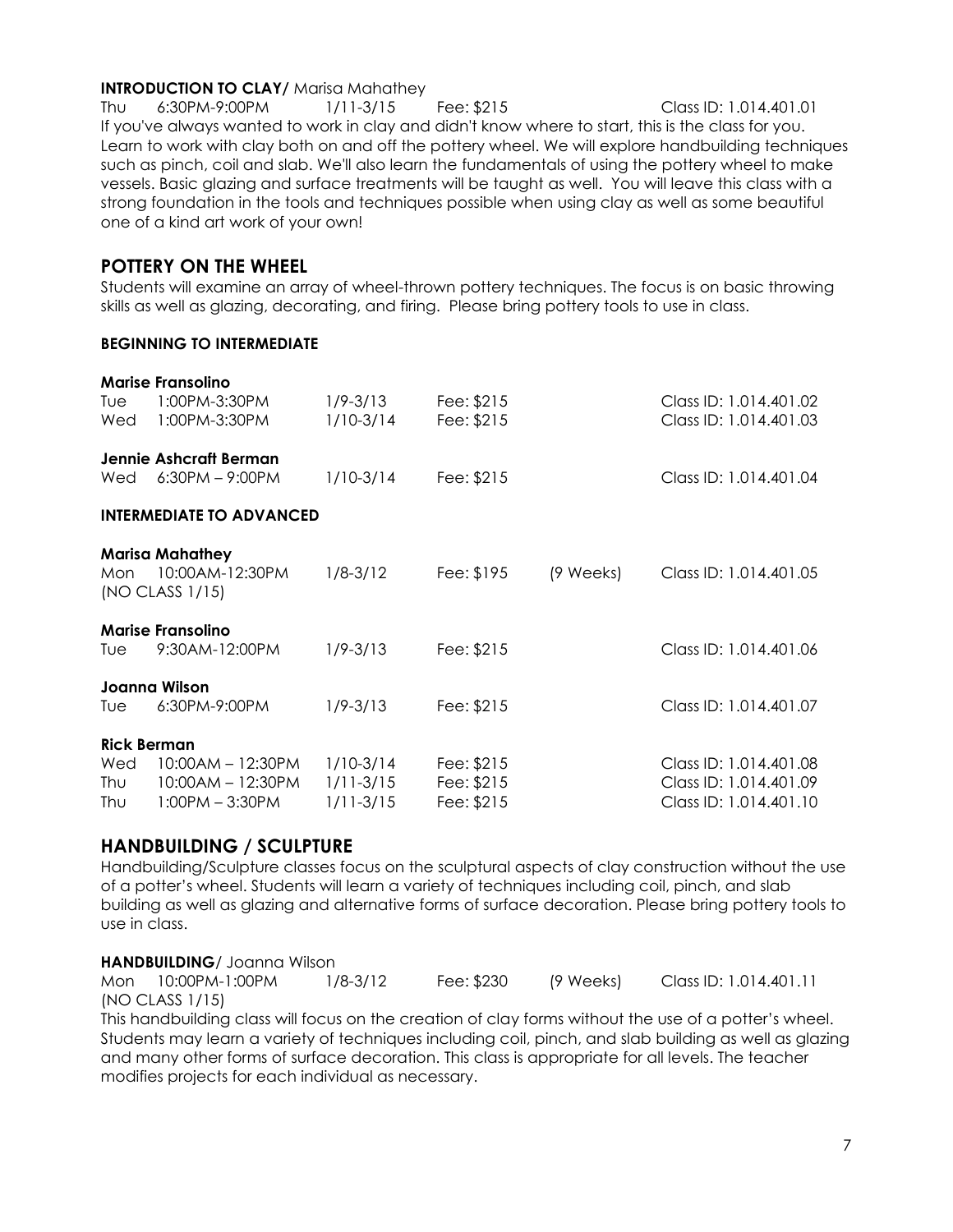#### NEW! **HANDBUILDING**/ Marise Fransolino

Mon 1:30PM-4:30PM 1/8-3/12 Fee: \$230 (9 Weeks) Class ID: 1.014.401.12 (NO CLASS 1/15)

Open to all skill levels, this class provides handbuilding instruction within a creative supportive environment. While exploring utilitarian forms, such as cups, teapots, serving dishes, bowls, lidded jars, etc. Beginner students will learn the fundamental techniques of handbuilding in ceramics (pinch, coil, and slab methods), while intermediate and advanced students will refine their skills. My daily routine will consist of demos with ideas and suggestions concerning surface treatments and techniques used to achieve individual approaches.

#### **HANDBUILDING**/ Susie Winton

| Thu | 10:00AM-1:00PM | $1/11 - 3/15$ | Fee: \$230 | (9 Weeks) | Class ID: 1.014.401.13 |
|-----|----------------|---------------|------------|-----------|------------------------|
| Thu | 1:00PM-4:00PM  | 1/11-3/15     | Fee: \$230 | (9 Weeks) | Class ID: 1.014.401.14 |
|     | (NO CLASS TBA) |               |            |           |                        |

These classes will address basic methods of construction for both functional and non-functional work as well as possibilities for color, texture, and imagery. Students may choose to work with suggested projects or may prefer to develop their ideas individually.

#### **OPEN STUDIO CLAY**

1/15-3/17 Fee: \$155 Class ID: 1.014.401.15 Open studio is for previous Chastain Arts Center students who will work independently. Registration must be approved by the Ceramics Director. Students may work when space is available and no class is meeting. Fee for open studio does NOT include any clay. Open studio begins the second week of the session. Times will be posted in the pottery and handbuilding studios no later than the first day that open studio is scheduled to begin.

## **JEWELRY AND METALSMITHING**

A lab fee of \$5 is included in the class fee for consumable supplies provided by the Center.

#### **BEGINNING TO INTERMEDIATE/ALL LEVELS**

#### **BEGINNING/INTERMEDIATE JEWELRY & METALSMITHING**/ Alan Bremer

Tue 10:30AM-2:30PM 1/9-3/13 Fee: \$260 Class ID: 1.034.401.01 Thu 6:30PM-9:30PM 1/11-3-15 Fee: \$200 Class ID: 1.034.401.02 This class will explore fabrication tools and techniques while participants make their own jewelry. We will complete as many personal pieces as we can while learning the basics of jewelry and metalsmithing. Topics will include: design/layout, cutting/sawing/piercing, soldering, bezel stone setting, and finishing. Continuing students will work on projects with instructor supervision. All tools are available in the studio but we encourage students to acquire their own basic tool kits. Come to first class with drawing notebook and mechanical pencil. Silver is available for purchase from the instructor. A materials fee of approximately \$10 will be collected from each student the first class.

#### **DISCOVERING JEWELRY AND METALS**/ Debra Lynn Gold

Wed 1:30PM-4:30PM 1/10-3/14 Fee: \$200 Class ID: 1.034.401.03 Don't put it off any longer – this is a no-fear class for first time students who have always wanted to demystify the materials and methods of making metal jewelry. No prior experience is necessary – just bring your enthusiasm. Learn the basic properties of metal and metalworking through guided exercises resulting in finished pieces of jewelry. We will learn forging, fabrication, soldering, piercing, inlay, roll printing, polishing, and more. Join the fun. Continuing students welcome. Debra brings over 40 years of teaching experience to this course. For more information about the instructor visit [www.debralynngold.com](http://www.debralynngold.com/)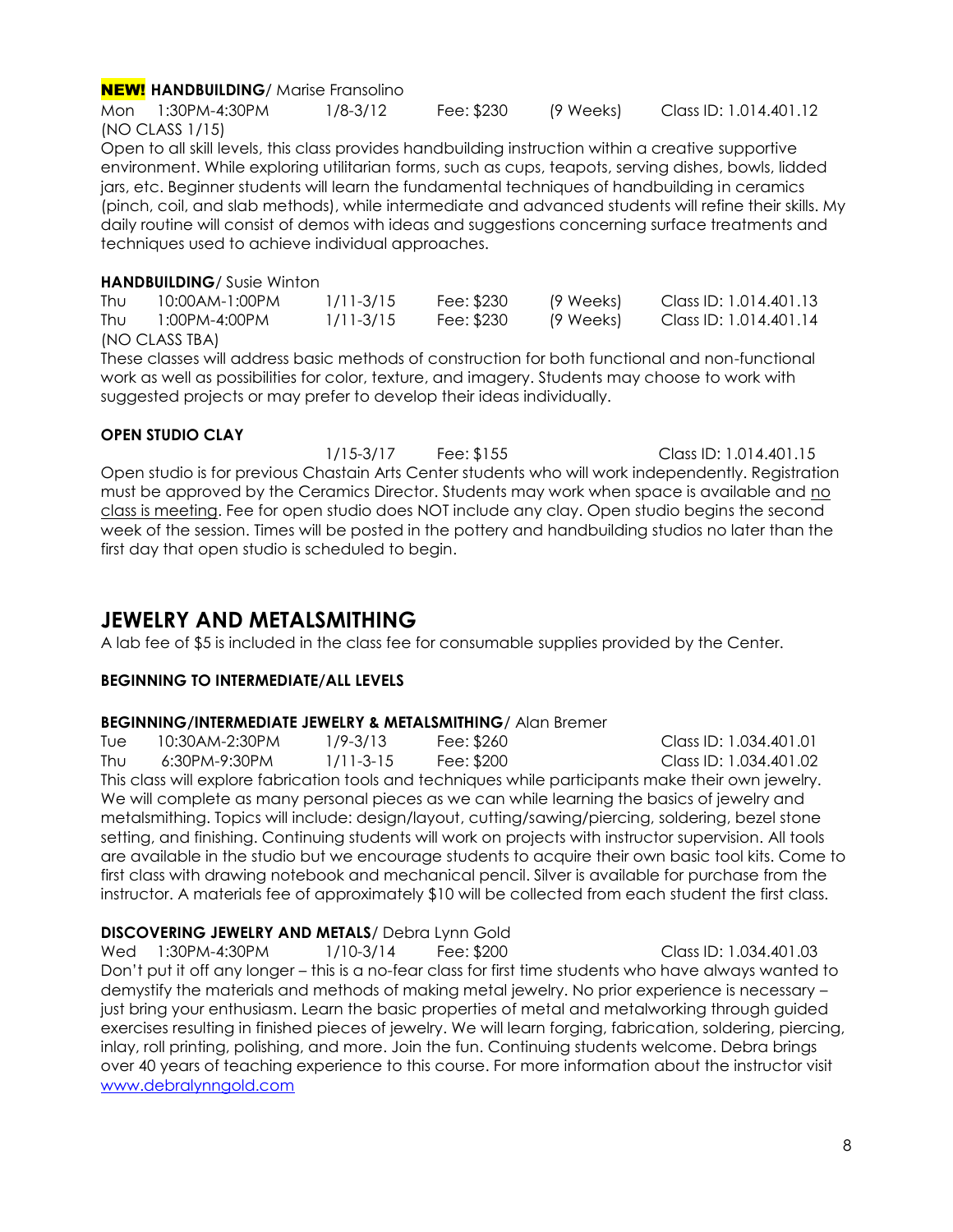#### **ENAMELING/** Louella Simpson

Wed 11:00AM-2:00PM 1/10-3/14 Fee: \$200 Class ID: 1.034.401.04 This small, personalized class includes basic instruction in enameling. New and old techniques using watercolor, bull's-eye glass, copper, silver, and other items to create paintings on metal and oneof-a-kind jewelry designs are explored. A materials fee of approximately \$20 will be collected from each student at the first class.

#### **INTERMEDIATE TO ADVANCED**

#### **JEWELRY AND METALSMITHING EXPLORATORY**/ Alan Bremer

Thu 10:30AM-2:30PM 1/11-3-15 Fee: \$260 Class ID: 1.034.401.05 This class will explore various intermediate to advanced metals techniques with a specific focus for each quarter. Students will work on their own projects as we refine the chosen area of study. Bring a lunch and get a lot of work done. Some metalwork experience is necessary. A materials fee of approximately \$10 will be collected from each student the first class.

#### **INTERMEDIATE TO ADVANCED JEWELRY & METALSMITHING**/ Debra Lynn Gold

Wed 10:00AM-1:00PM 1/10-3/14 Fee: \$200 Class ID: 1.034.401.06 Continuing intermediate and advanced students design and complete individualized projects with instructor supervision. For more information about the instructor visit [www.debralynngold.com](http://www.debralynngold.com/)

## **FRAMEMAKING**

Every home needs frames for family photos, artwork, keepsakes, even mirrors, and frames can be expensive. Save a small fortune and learn a new skill in a framemaking class. A \$10 materials fee is included in the class fee for studio supplies provided by the Center. Open studio is not included with class enrollment, but is available for an additional fee of \$40 for the session.

#### **BEGINNING PICTURE FRAMING**/ Alan Vaughn

Wed 10:00AM-1:00PM 1/10-3/14 Fee: \$205 Class ID: 1.064.401.01 Wed 6:30PM-9:30PM 1/10-3/14 Fee: \$205 Class ID: 1.064.401.02 This class starts with you and whatever you want to frame. Photos, prints, objects, canvases, whatever it is, we can frame it. How to design, what and where to get supplies, frame construction, matting, shadow boxes, museum framing and more will be our topics. Individual attention to your project will be how we proceed. Redecorate. Have some fun. Save some money.

#### **OPEN STUDIO FRAMEMAKING**

1/15-3/17 Fee: \$155 Class ID: 1.064.401.03 Students may work when space is available and no class is meeting. This applies to previous Chastain framemaking students who will work independently. Students must have instructor approval to register. Open studio begins the second week of the session.

## **MOVEMENT ARTS**

#### **YOGA FOR THE ARTIST**/ Irene Yang

Mon 11:30AM-12:30PM 1/8-3/12 Fee: \$100 (9 Weeks) Class ID: 1.134.401.01 (NO CLASS 1/15)

This class offers Hatha Yoga to help students become more balanced, both physically and mentally. This class will be gentle and basic, facilitating students in releasing tension in the neck, shoulders, upper back, lower back, wrists and hands. While particularly helpful to artists, this class and its benefits are open to all who wish to enroll. Students are not required to have previous yoga experience or to be flexible in order to participate in this class. The instructor will lead class using a mindful and therapeutic approach to allow all body builds to safely participate. Students are asked to bring a yoga mat, straps, blocks and a yoga blanket to class every week.